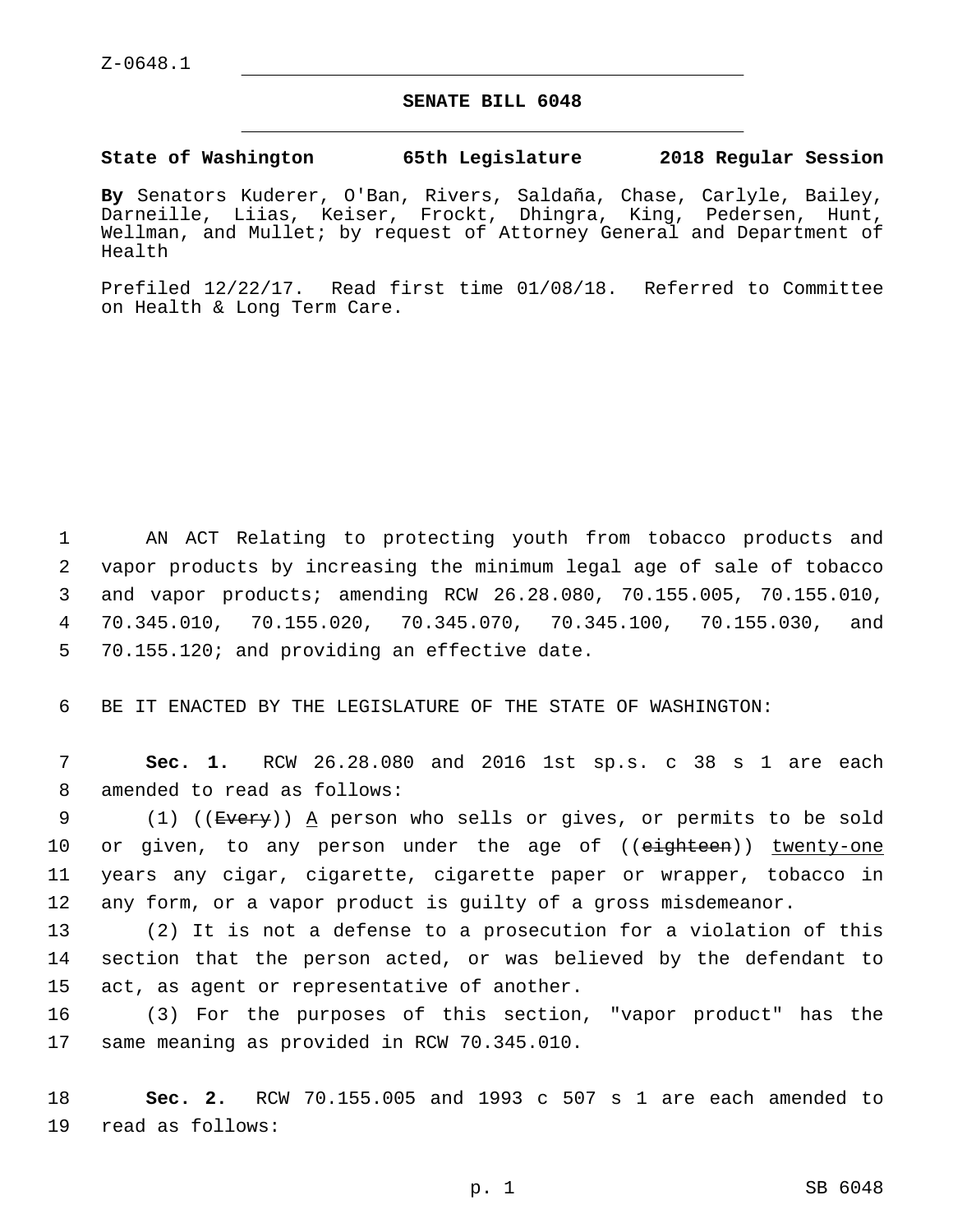(1) The legislature finds that chapter ..., Laws of 2018 (this act) furthers the public health, safety, and welfare by reducing youth access to addictive and harmful products.

 (2) While present state law prohibits the sale and distribution 5 of tobacco and vapor products to ((minors)) youth under the age of 6 eighteen, youth obtain ((tobacco)) these products with ease. ((Availability and lack of enforcement put tobacco products in the 8 hands of youth.)

 (3) The legislature recognizes that many people who purchase 10 cigarettes for minors are between the ages of eighteen to twenty. By decreasing the number of eligible buyers in high school, raising the minimum legal age to sell tobacco and vapor products will decrease 13 the access of students to tobacco products. According to the 2014 14 healthy youth survey, forty-one percent of tenth graders say it is "sort of easy" to "very easy" to get cigarettes. Nationally, among 16 youth who smoke, more than twice as many get their cigarettes from social sources than from a store or vending machine.

 (4) The legislature recognizes that ninety-five percent of smokers start by the age of twenty-one.

 (5) The legislature recognizes that jurisdictions across the country are increasing the age of sale for tobacco products to twenty-one. More than two hundred localities in fourteen states have 23 raised the minimum legal smoking age to twenty-one. In June 2015, the 24 state of Hawaii became the first state in the nation to pass legislation increasing the smoking age to twenty-one. California followed in 2016.

 (6) The legislature recognizes the scientific report issued by the national institute of medicine, one of the most prestigious scientific authorities in the United States, which predicted that increasing the age of sale for tobacco products in the United States to twenty-one will significantly reduce the number of adolescents and young adults who start smoking, reduce deaths from smoking, and immediately improve the health of adolescents, young adults, young mothers, and their children.

 (7) The legislature recognizes the national institute of medicine report predicted increasing the tobacco sale age will make the greatest difference among those ages fifteen to seventeen, who will no longer be able to pass for legal age and will have a harder time getting tobacco products from older classmates and friends. The national institute of medicine report also predicted raising the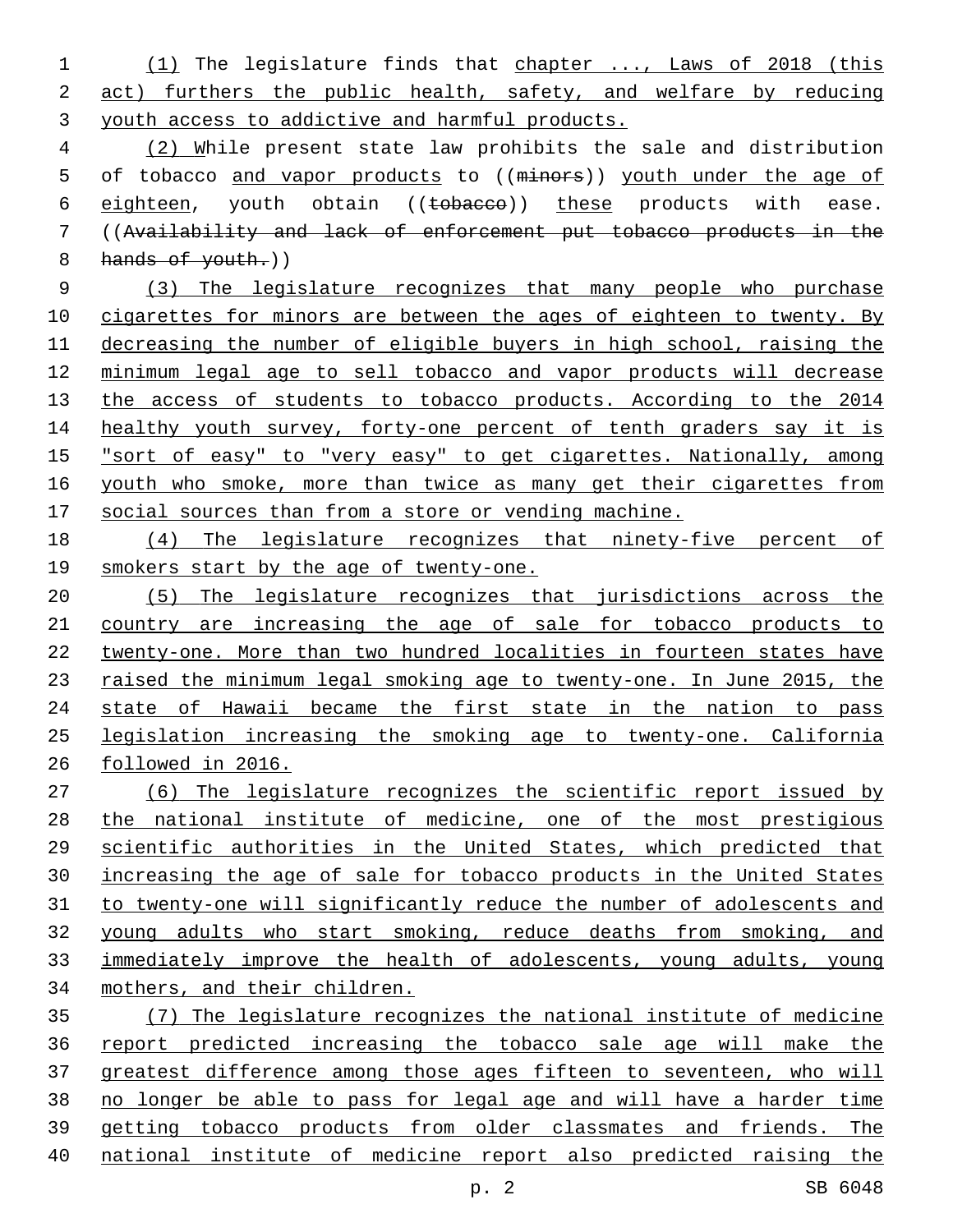minimum age for the sale of tobacco products in the United States to 2 twenty-one will, over time, reduce the smoking rate by about twelve 3 percent and smoking-related deaths by ten percent.

 (8) The legislature recognizes scientific study of the brain is 5 increasingly showing that the brain continues to be highly vulnerable to addictive substances until age twenty-five. Nicotine adversely affects the development of the cerebral cortex and hippocampus in adolescents.

 (9) The legislature recognizes that a strategy of increasing the minimum legal age for alcohol was highly successful in reducing adverse effects of alcohol consumption. A national drinking age of twenty-one resulted in reduced alcohol consumption among youth, decreased alcohol dependence, and has led to significant reductions in drunk driving fatalities.

 (10) The legislature recognizes that if the age of sale is raised to twenty-one, eighteen to twenty year olds will likely substitute 17 other in-store purchases for cigarettes. The legislature recognizes that when Needham, Massachusetts raised the smoking age to twenty-one 19 in 2005, no convenience stores went out of business.

 (11) The legislature recognizes that reducing the youth smoking 21 rate will save lives and reduce health care costs. Every year, two billion eight hundred ten million dollars in health care costs can be directly attributed to tobacco use in Washington. Smoking-caused government expenditures cost every Washington household eight hundred twenty-one dollars per year.

 (12) Federal law requires states to enforce laws prohibiting sale and distribution of tobacco products to minors in a manner that can reasonably be expected to reduce the extent to which the products are available to minors. It is imperative to effectively reduce the sale, distribution, and availability of tobacco products to minors.

 **Sec. 3.** RCW 70.155.010 and 2009 c 278 s 1 are each amended to 32 read as follows:

 The definitions set forth in RCW 82.24.010 shall apply to this chapter. In addition, for the purposes of this chapter, unless 35 otherwise required by the context:

36 (1) "Board" means the Washington state liquor ((control)) and 37 cannabis board.

 (2) "Internet" means any computer network, telephonic network, or 39 other electronic network.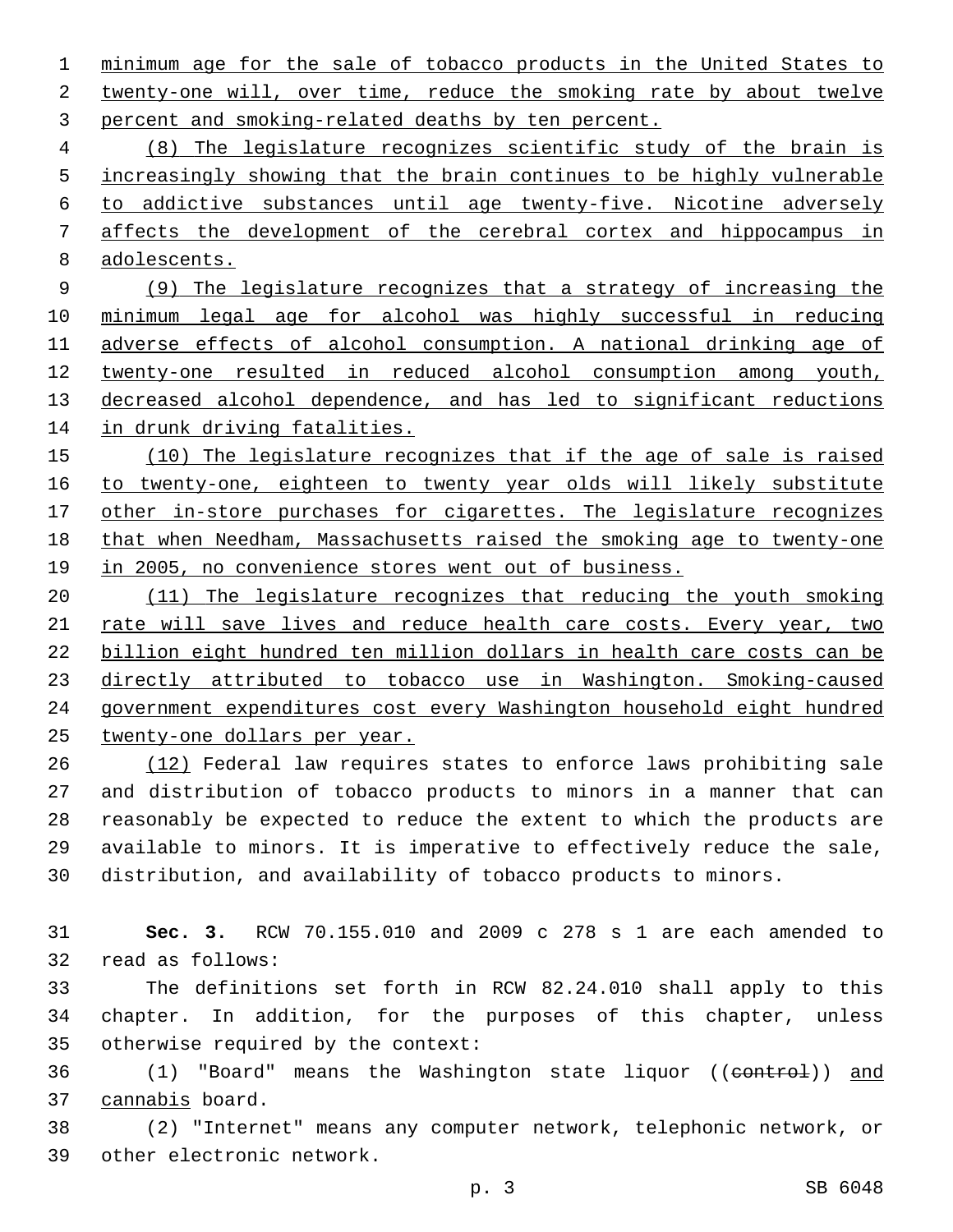(3) (("Minor" refers to an individual who is less than eighteen 2 years old.

 $(4)$ )) "Sample" means a tobacco product distributed to members of the general public at no cost or at nominal cost for product 5 promotion purposes.

6  $((+5))$   $(4)$  "Sampling" means the distribution of samples to 7 members of the public.

 $((+6))$   $(5)$  "Tobacco product" means a product that contains tobacco and is intended for human use, including any product defined 10 in RCW 82.24.010(2) or 82.26.010( $(\frac{1}{1})$ )  $(21)$ , except that for the purposes of RCW 70.155.140 only, "tobacco product" does not include cigars defined in RCW 82.26.010 as to which one thousand units weigh 13 more than three pounds.

 (6) "Vapor product" has the same meaning as defined in RCW 70.345.010.

 **Sec. 4.** RCW 70.345.010 and 2016 1st sp.s. c 38 s 4 are each 17 amended to read as follows:

 The definitions in this section apply throughout this chapter 19 unless the context clearly requires otherwise.

(1) "Board" means the Washington state liquor and cannabis board.

 (2) "Business" means any trade, occupation, activity, or enterprise engaged in for the purpose of selling or distributing 23 vapor products in this state.

 (3) "Child care facility" has the same meaning as provided in RCW 70.140.020.25

 (4) "Closed system nicotine container" means a sealed, prefilled, and disposable container of nicotine in a solution or other form in which such container is inserted directly into an electronic cigarette, electronic nicotine delivery system, or other similar product, if the nicotine in the container is inaccessible through customary or reasonably foreseeable handling or use, including reasonably foreseeable ingestion or other contact by children.

 (5) "Delivery sale" means any sale of a vapor product to a 34 purchaser in this state where either:

 (a) The purchaser submits the order for such sale by means of a telephonic or other method of voice transmission, the mails or any other delivery service, or the internet or other online service; or

 (b) The vapor product is delivered by use of the mails or of a delivery service. The foregoing sales of vapor products constitute a

p. 4 SB 6048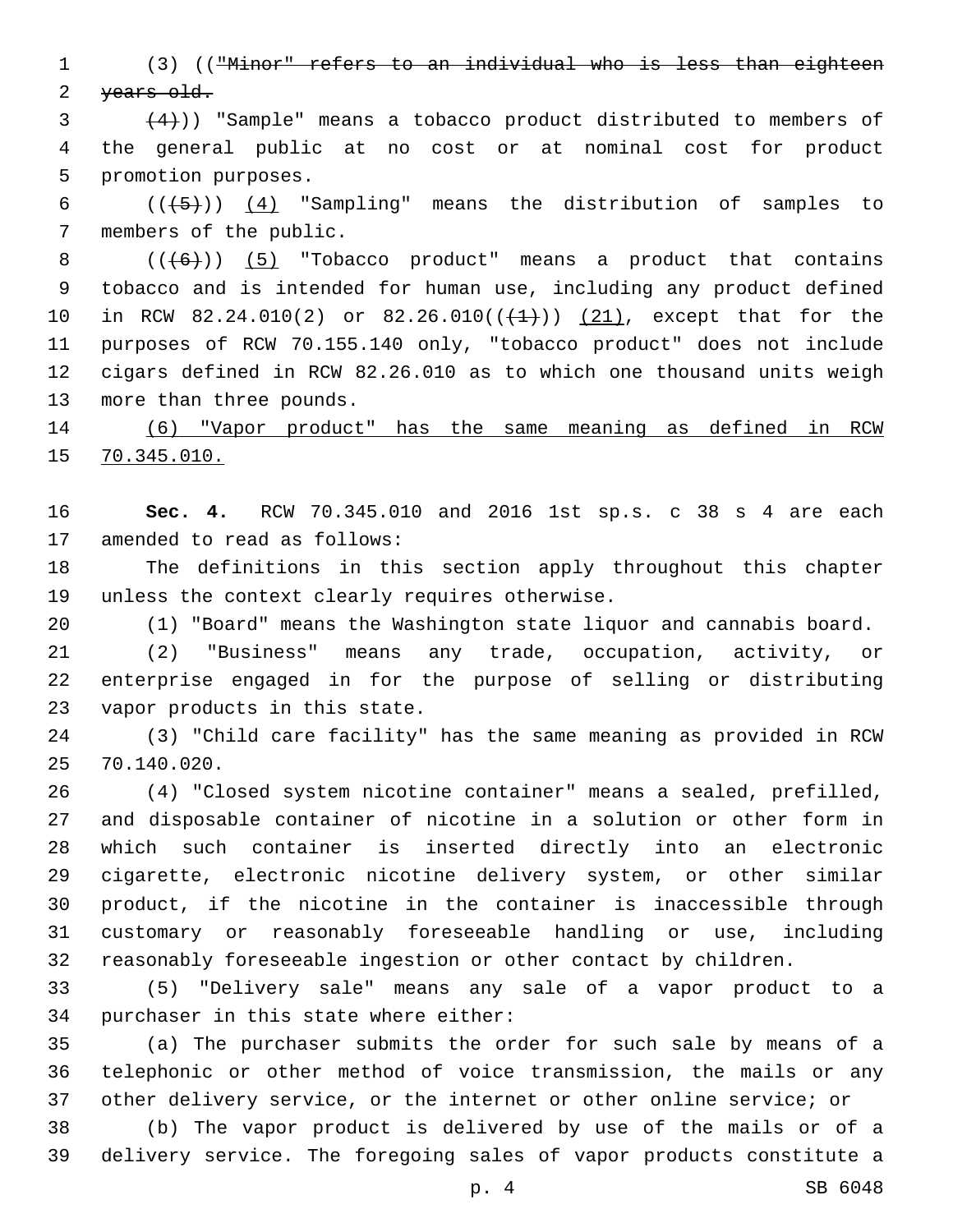delivery sale regardless of whether the seller is located within or without this state. "Delivery sale" does not include a sale of any vapor product not for personal consumption to a retailer.

(6) "Delivery seller" means a person who makes delivery sales.

(7) "Distributor" means any person who:5

 (a) Sells vapor products to persons other than ultimate 7 consumers; or

 (b) Is engaged in the business of selling vapor products in this state and who brings, or causes to be brought, into this state from 10 outside of the state any vapor products for sale.

 (8) "Liquid nicotine container" means a package from which nicotine in a solution or other form is accessible through normal and foreseeable use by a consumer and that is used to hold soluble nicotine in any concentration. "Liquid nicotine container" does not 15 include closed system nicotine containers.

 (9) "Manufacturer" means a person who manufactures and sells 17 vapor products.

 (10) "Minor" refers to an individual who is less than 19 ((eighteen)) twenty-one years old.

 (11) "Person" means any individual, receiver, administrator, executor, assignee, trustee in bankruptcy, trust, estate, firm, copartnership, joint venture, club, company, joint stock company, business trust, municipal corporation, the state and its departments and institutions, political subdivision of the state of Washington, corporation, limited liability company, association, society, any group of individuals acting as a unit, whether mutual, cooperative, 27 fraternal, nonprofit, or otherwise.

 (12) "Place of business" means any place where vapor products are sold or where vapor products are manufactured, stored, or kept for 30 the purpose of sale.

 (13) "Playground" means any public improved area designed, equipped, and set aside for play of six or more children which is not intended for use as an athletic playing field or athletic court, including but not limited to any play equipment, surfacing, fencing, signs, internal pathways, internal land forms, vegetation, and 36 related structures.

 (14) "Retail outlet" means each place of business from which 38 vapor products are sold to consumers.

 (15) "Retailer" means any person engaged in the business of 40 selling vapor products to ultimate consumers.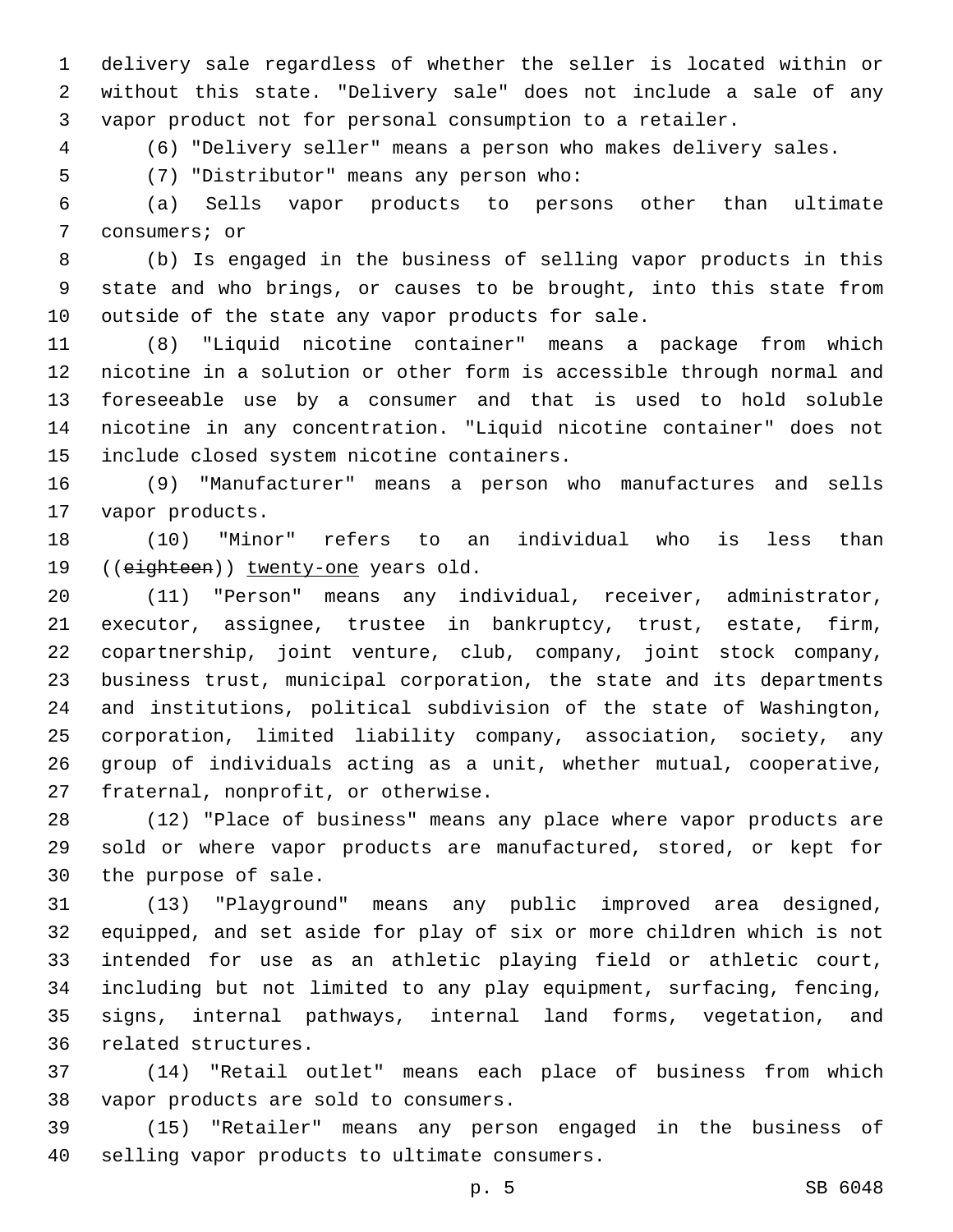(16)(a) "Sale" means any transfer, exchange, or barter, in any manner or by any means whatsoever, for a consideration, and includes 3 and means all sales made by any person.

 (b) The term "sale" includes a gift by a person engaged in the business of selling vapor products, for advertising, promoting, or as 6 a means of evading the provisions of this chapter.

(17) "School" has the same meaning as provided in RCW 70.140.020.

 (18) "Self-service display" means a display that contains vapor products and is located in an area that is openly accessible to customers and from which customers can readily access such products without the assistance of a salesperson. A display case that holds vapor products behind locked doors does not constitute a self-service 13 display.

 (19) "Vapor product" means any noncombustible product that may contain nicotine and that employs a heating element, power source, electronic circuit, or other electronic, chemical, or mechanical means, regardless of shape or size, that can be used to produce vapor 18 or aerosol from a solution or other substance.

 (a) "Vapor product" includes any electronic cigarette, electronic cigar, electronic cigarillo, electronic pipe, or similar product or device and any vapor cartridge or other container that may contain nicotine in a solution or other form that is intended to be used with or in an electronic cigarette, electronic cigar, electronic cigarillo, electronic pipe, or similar product or device.

 (b) "Vapor product" does not include any product that meets the definition of marijuana, useable marijuana, marijuana concentrates, marijuana-infused products, cigarette, or tobacco products.

 (c) For purposes of this subsection (19), "marijuana," "useable marijuana," "marijuana concentrates," and "marijuana-infused products" have the same meaning as provided in RCW 69.50.101.

 **Sec. 5.** RCW 70.155.020 and 1993 c 507 s 3 are each amended to 32 read as follows:

 A person who holds a license issued under RCW 82.24.520 or 82.24.530 shall:34

 (1) Display the license or a copy in a prominent location at the 36 outlet for which the license is issued; and

 (2) Display a sign concerning the prohibition of tobacco sales to 38 minors.

39 Such sign shall: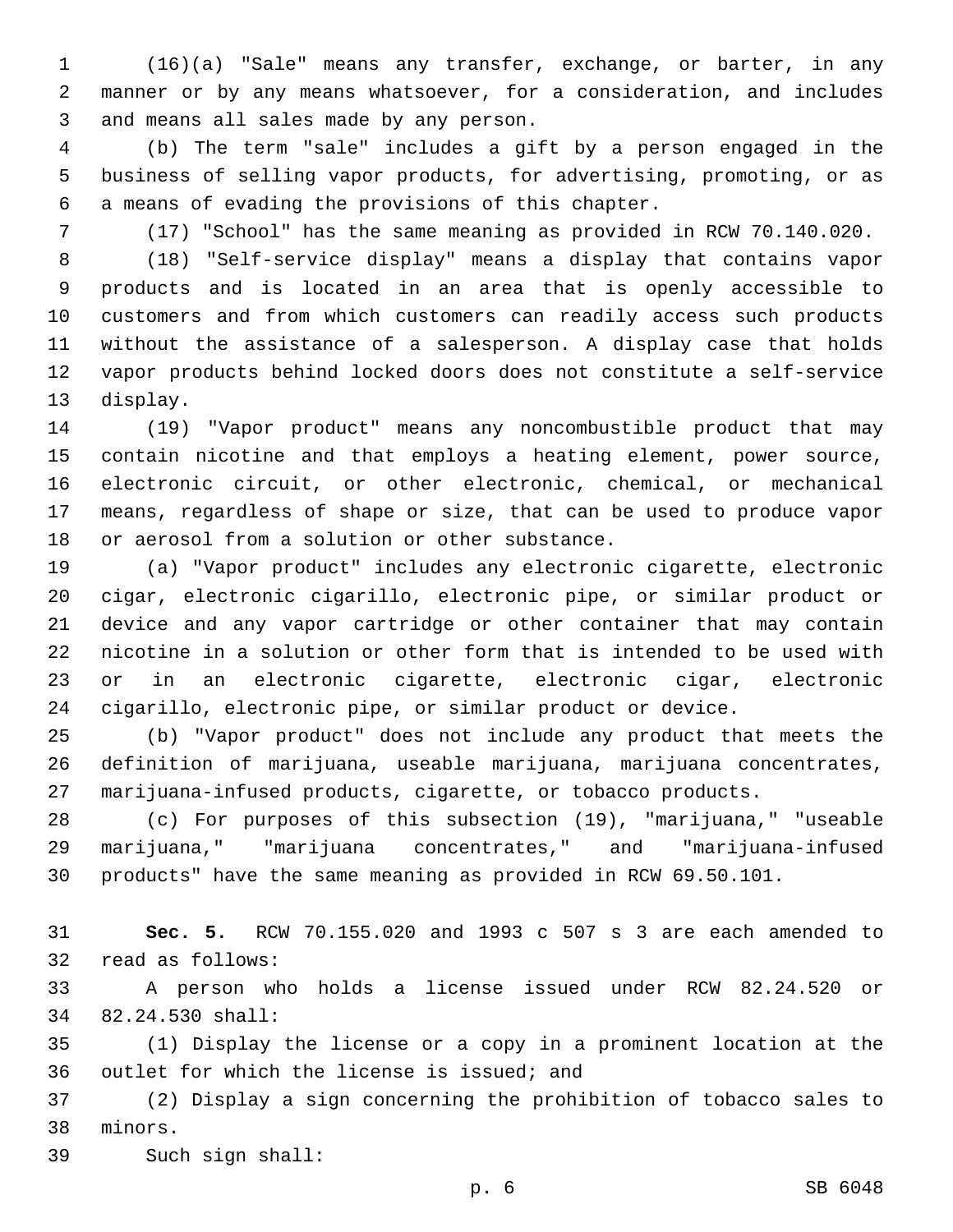1 (a) Be posted so that it is clearly visible to anyone purchasing 2 tobacco products from the licensee;

3 (b) Be designed and produced by the department of health to read: 4 "THE SALE OF TOBACCO PRODUCTS TO PERSONS UNDER AGE ((18)) 21 IS 5 STRICTLY PROHIBITED BY STATE LAW. IF YOU ARE UNDER ((<del>18</del>)) 21, YOU 6 COULD BE PENALIZED FOR PURCHASING A TOBACCO PRODUCT; PHOTO ID 7 REQUIRED"; and

8 (c) Be provided free of charge by the liquor ((control)) and 9 cannabis board.

10 **Sec. 6.** RCW 70.345.070 and 2016 1st sp.s. c 38 s 12 are each 11 amended to read as follows:

 (1) Except as provided in subsection (2) of this section, a person who holds a retailer's license issued under this chapter must display a sign concerning the prohibition of vapor product sales to 15 minors. Such sign must:

16 (a) Be posted so that it is clearly visible to anyone purchasing 17 vapor products from the licensee;

18 (b) Be designed and produced by the department of health to read: 19 "The sale of vapor products to persons under age ((eighteen)) twenty-20 one is strictly prohibited by state law. If you are under age 21 ((eighteen)) twenty-one, you could be penalized for purchasing a 22 vapor product; photo id required;" and

23 (c) Be provided free of charge by the department of health.

 (2) For persons also licensed under RCW 82.24.510 or 82.26.150, the board may issue a sign to read: "The sale of tobacco or vapor 26 products to persons under age ((eighteen)) twenty-one is strictly 27 prohibited by state law. If you are under age ((eighteen)) twenty- one, you could be penalized for purchasing a tobacco or vapor product; photo id required," provided free of charge by the board.

30 (3) A person who holds a license issued under this chapter must 31 display the license or a copy in a prominent location at the outlet 32 for which the license is issued.

33 **Sec. 7.** RCW 70.345.100 and 2016 1st sp.s. c 38 s 19 are each 34 amended to read as follows:

35 (1) No person may offer a tasting of vapor products to the 36 general public unless:

37 (a) The person is a licensed retailer under RCW 70.345.020;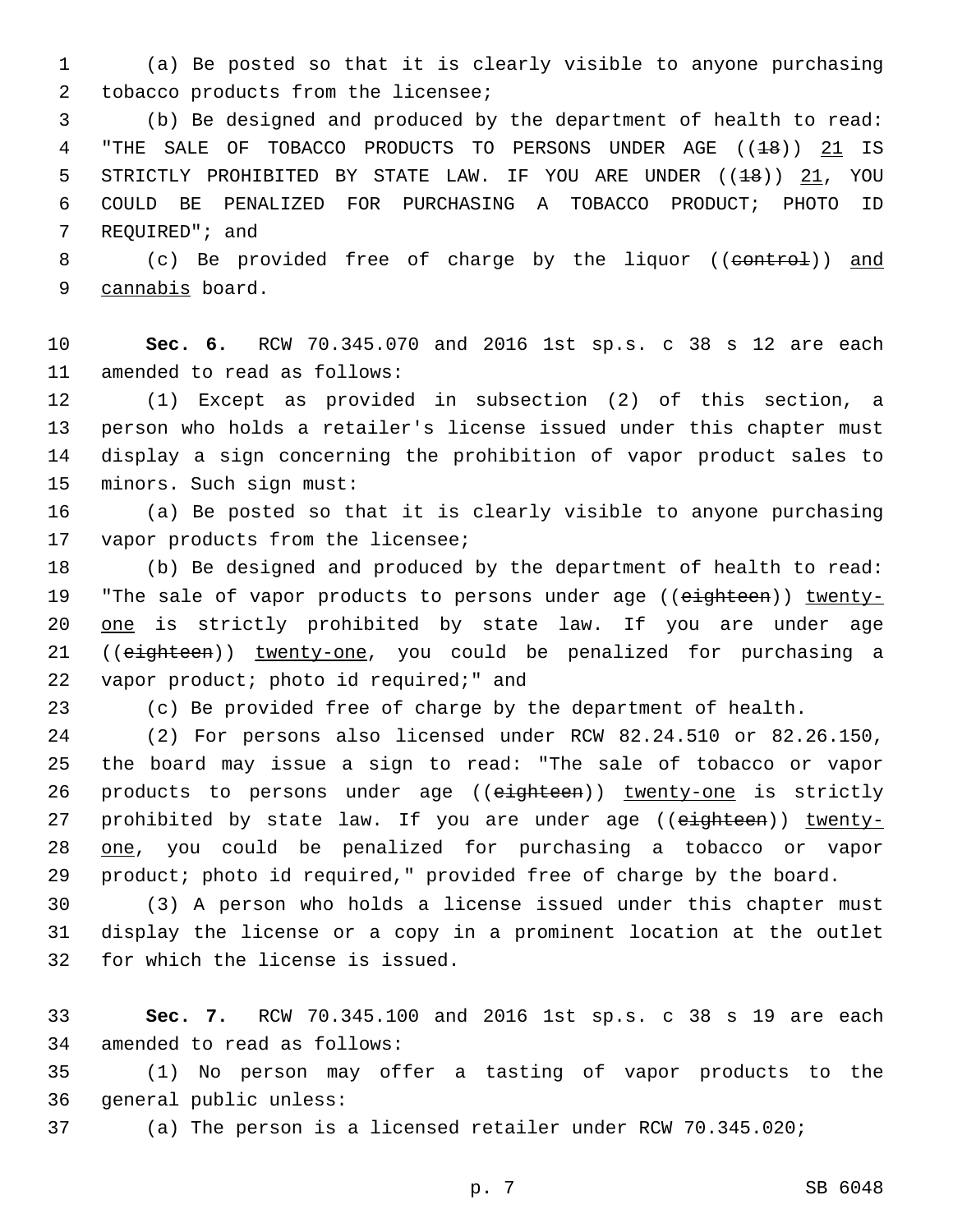(b) The tastings are offered only within the licensed premises operated by the licensee and the products tasted are not removed from 3 within the licensed premises by the customer;

 (c) Entry into the licensed premises is restricted to persons 5 ((eighteen)) twenty-one years of age or older;

 (d) The vapor product being offered for tasting contains zero milligrams per milliliter of nicotine or the customer explicitly consents to a tasting of a vapor product that contains nicotine; and

 (e) If the customer is tasting from a vapor device owned and maintained by the retailer, a disposable mouthpiece tip is attached to the vapor product being used by the customer for tasting or the 12 vapor device is disposed of after each tasting.

(2) A violation of this section is a misdemeanor.

 **Sec. 8.** RCW 70.155.030 and 1994 c 202 s 1 are each amended to 15 read as follows:

 (1) No person shall sell or permit to be sold any tobacco product through any device that mechanically dispenses tobacco products unless the device is located fully within premises from which 19 ((minors)) persons under the age of twenty-one are prohibited or in 20 industrial worksites where ((minors)) persons under the age of twenty-one are not employed and not less than ten feet from all 22 entrance or exit ways to and from each premise.

 (2) The board shall adopt rules that allow an exception to the requirement that a device be located not less than ten feet from all entrance or exit ways to and from a premise if it is architecturally impractical for the device to be located not less than ten feet from 27 all entrance and exit ways.

 **Sec. 9.** RCW 70.155.120 and 2016 1st sp.s. c 38 s 2 are each amended to read as follows:29

 (1) The youth tobacco and vapor products prevention account is created in the state treasury. All fees collected pursuant to RCW 82.24.520, 82.24.530, 82.26.160, and 82.26.170 and funds collected by the liquor and cannabis board from the imposition of monetary penalties shall be deposited into this account, except that ten percent of all such fees and penalties shall be deposited in the 36 state general fund.

 (2) Moneys appropriated from the youth tobacco and vapor products prevention account to the department of health shall be used by the

p. 8 SB 6048